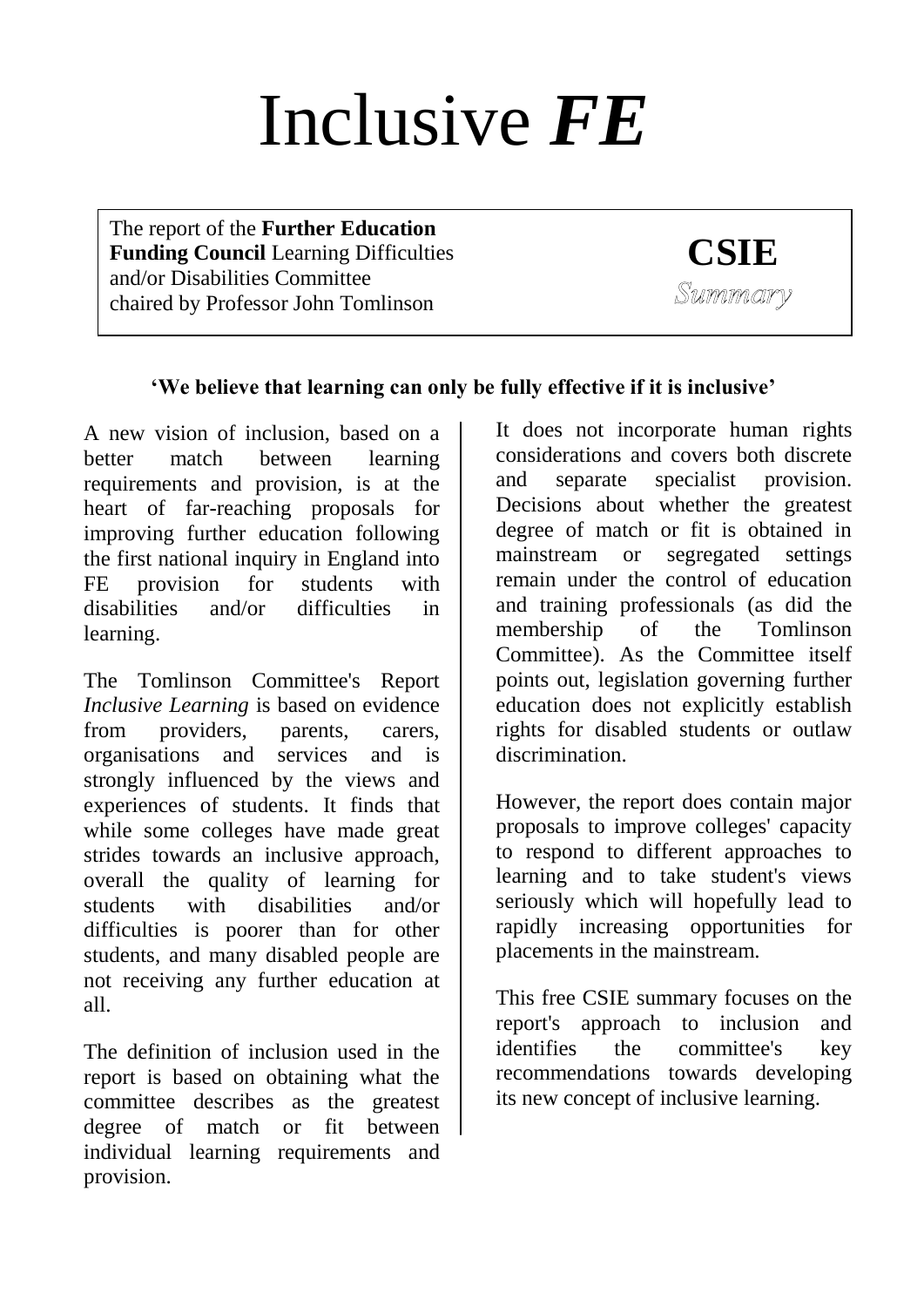#### **A New Approach to Learning**

According to the report the old approach to learning, which focuses on making students with learning difficulties and/or disabilities different from or more special than other learners, has not worked.

The inclusive approach adopted by the committee avoids a viewpoint which locates difficulty or deficit within the student and focuses instead on the capacity of the educational institution to understand and respond to individual learners' requirements. It moves away from labelling students towards creating an appropriate educational environment.

Re-designing learning, assessment and organisation to fit objectives and learning styles of students may mean introducing new content to courses, adapting access or both. This approach is quite different from offering courses and then giving students with difficulties some additional human or physical aids to participate.

'The aim is not for students to simply take part in further education but to be actively included and fully engaged in their learning. At the heart of our thinking lies the idea of match or fit between how the learner learns best, what they need and want to learn and what is required from the FE sector, the college and teachers for successful learning to take place.

**By inclusive learning therefore we mean the greatest degree of match or fit between the individual learners** 

#### **requirements and the provision that is made for them.**

#### **Learning Environment**

The report sees an individually-designed learning environment or 'learning ecosystem' as the best way of securing this match between provision and individual learning styles and goals. An individual learning environment would have the following components:

- an individual learning programme
- a curriculum which promotes progress in learning
- effective teaching
- counselling, guidance and initial assessment
- opportunities for students to discuss and manage their own learning
- support for learning
- support for learners such as creche facilities
- procedures for assessing, recording and accrediting achievement
- learning materials and resources
- technical aids and equipment  $\bullet$
- learning technology
- trained staff
- physical surroundings, for example teaching rooms, canteen and library

#### **Implications of Inclusive Learning**

To bring about the match between student's requirements and learning environments, some learners might have more time or resources allocated than other learners.

Inclusive learning places a new responsibility on teachers for close individual observation and skilled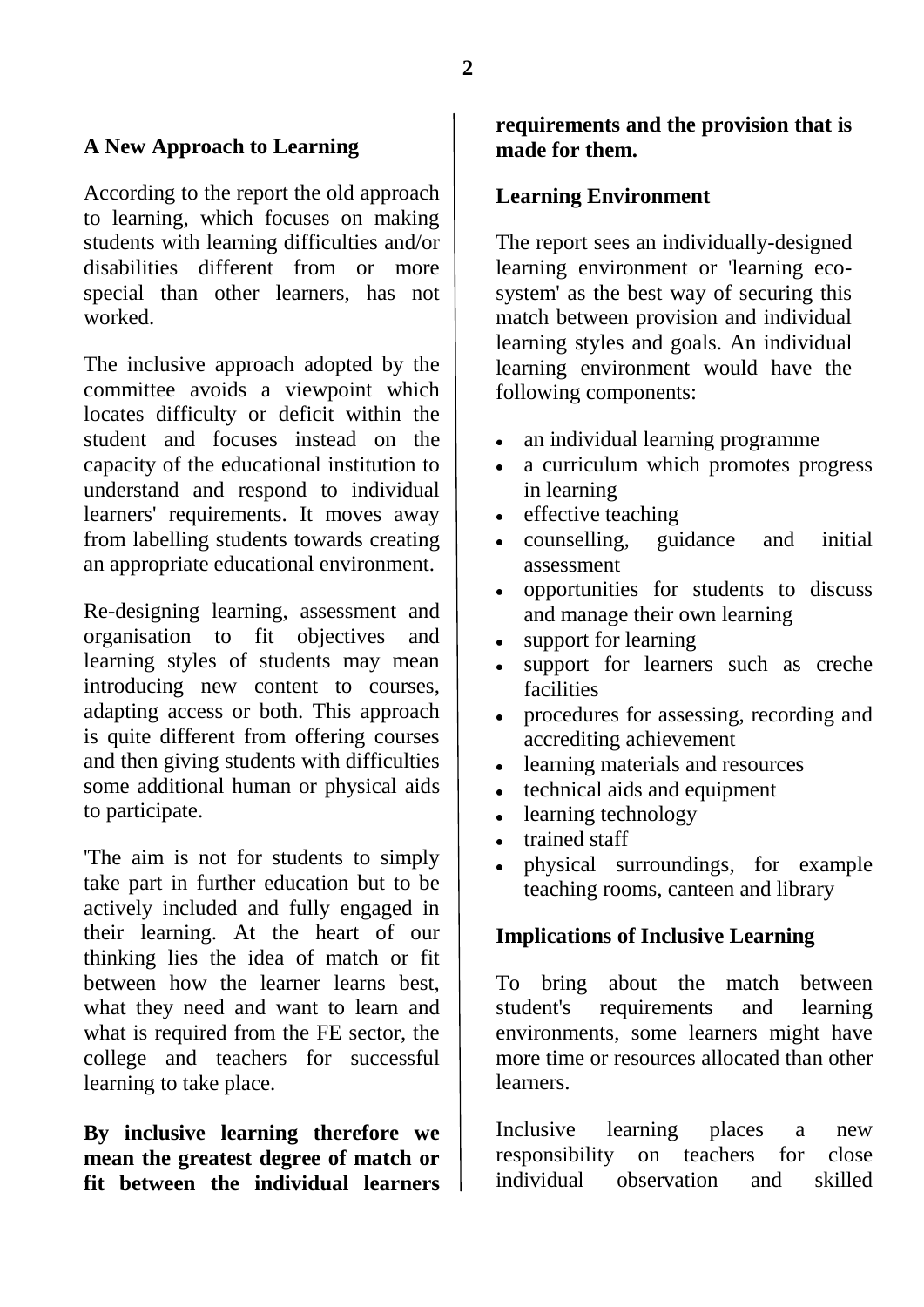assessment as a basis for devising learning environments which match learners' requirements. The challenge for colleges will be to pursue a corporate approach to learning and to develop their capacity to respond to different approaches to learning and to identify individual learning goals.

It will be important for the FEFC to strengthen necessary safeguards for students with disabilities or difficulties in learning without labelling at the same time as promoting inclusive learning. All students will gain from the focus on inclusive learning. However students with disabilities and/or difficulties will probably gain most because provision for them generally tends to be of poorer quality.

Meeting the particular requirements of students with learning disabilities and/or difficulties would be part of the college's usual arrangements rather than an additional or different activity. The college would be expected to demonstrate that the learning it provides is inclusive rather than students being expected to make a case for the right to learn alongside other learners.

## **Recognising Disability**

The report stresses that an inclusive approach to learning does not involve glossing over disability or learning difficulty or pretending disabilities or difficulties do not matter provided teaching methods are changed. Rather inclusive learning means teachers focus not on the disability itself but on what it means for the way people learn or are helped to learn more effectively. Their central concern is the way individuals learn and how they can be accommodated.

The report also stresses that inclusive learning is not synonymous with integration. The best environment to match students' requirements will often be an integrated environment - and increasingly so as the capacities of the FE system grow - but it will sometimes be a mixture of integrated and discrete provision or totally discrete provision as in specialist colleges.

## **A Shared Vision**

The Committee recognises that its thinking about inclusive learning owes much to the pioneering work already underway in some colleges and in other services. Colleges understood readily that the concept of inclusive learning was the logical next step in the evolution of further education provision for students with disabilities and/or difficulties.

The concept of inclusion is used increasingly both here and in the USA by other services working with people with learning difficulties. These services often share the committee's vision of bringing about a pluralistic society, inclusive of all people. Health and social services and voluntary organisations face the same challenge as further education - that is how to individualise the planning of housing, employment, supported living and training in order to provide tailor-made personal services. The aim of all provision must be inclusion in our communities.

Inclusion, meaning full and active participation in society, is also part of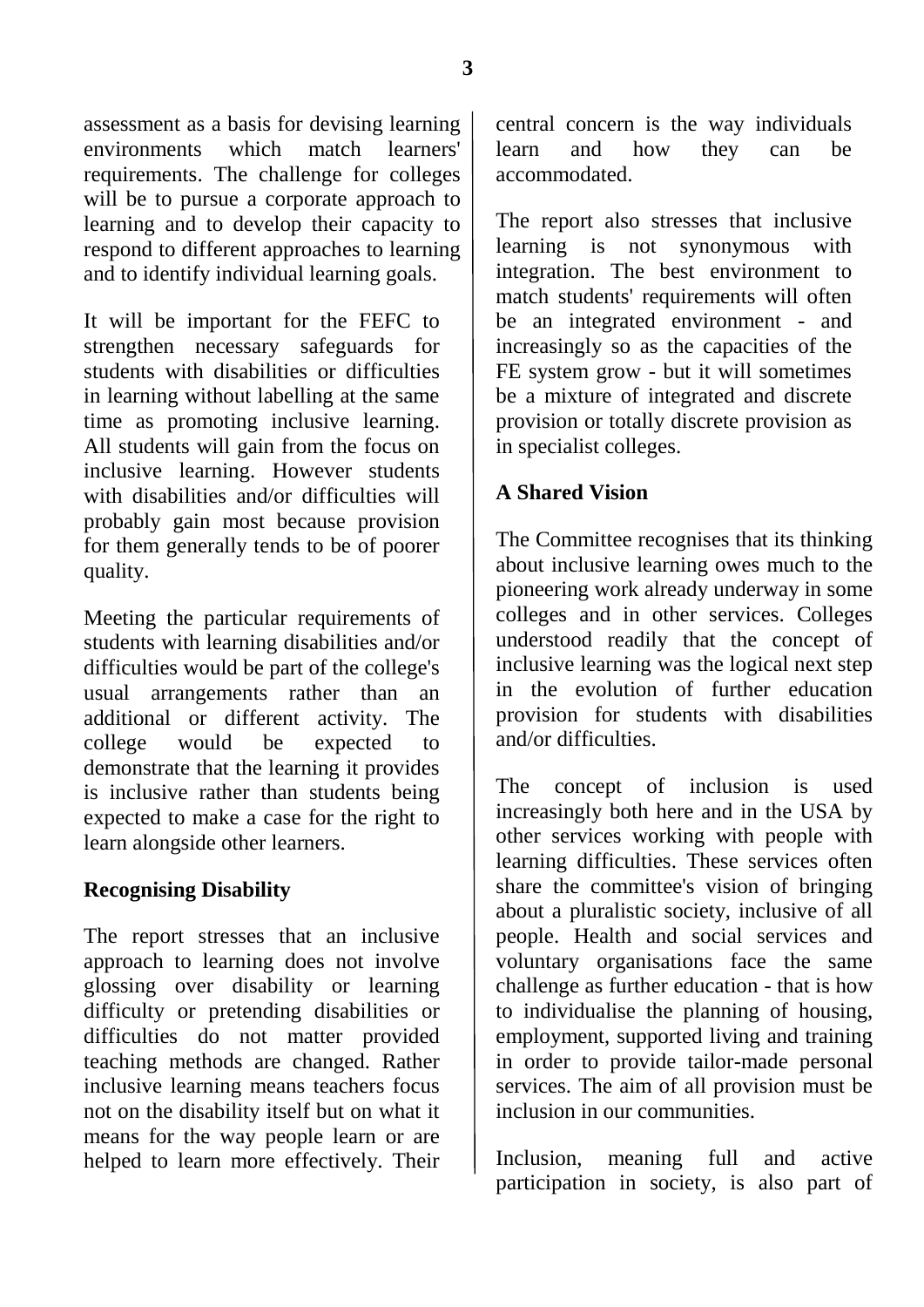academic and legal debate on issues of gender and race.

We have used the term inclusive learning to signal a change in thinking about further education students with learning difficulties or disabilities. As this new thinking is refined and developed by colleges and others, we expect the language used will change.